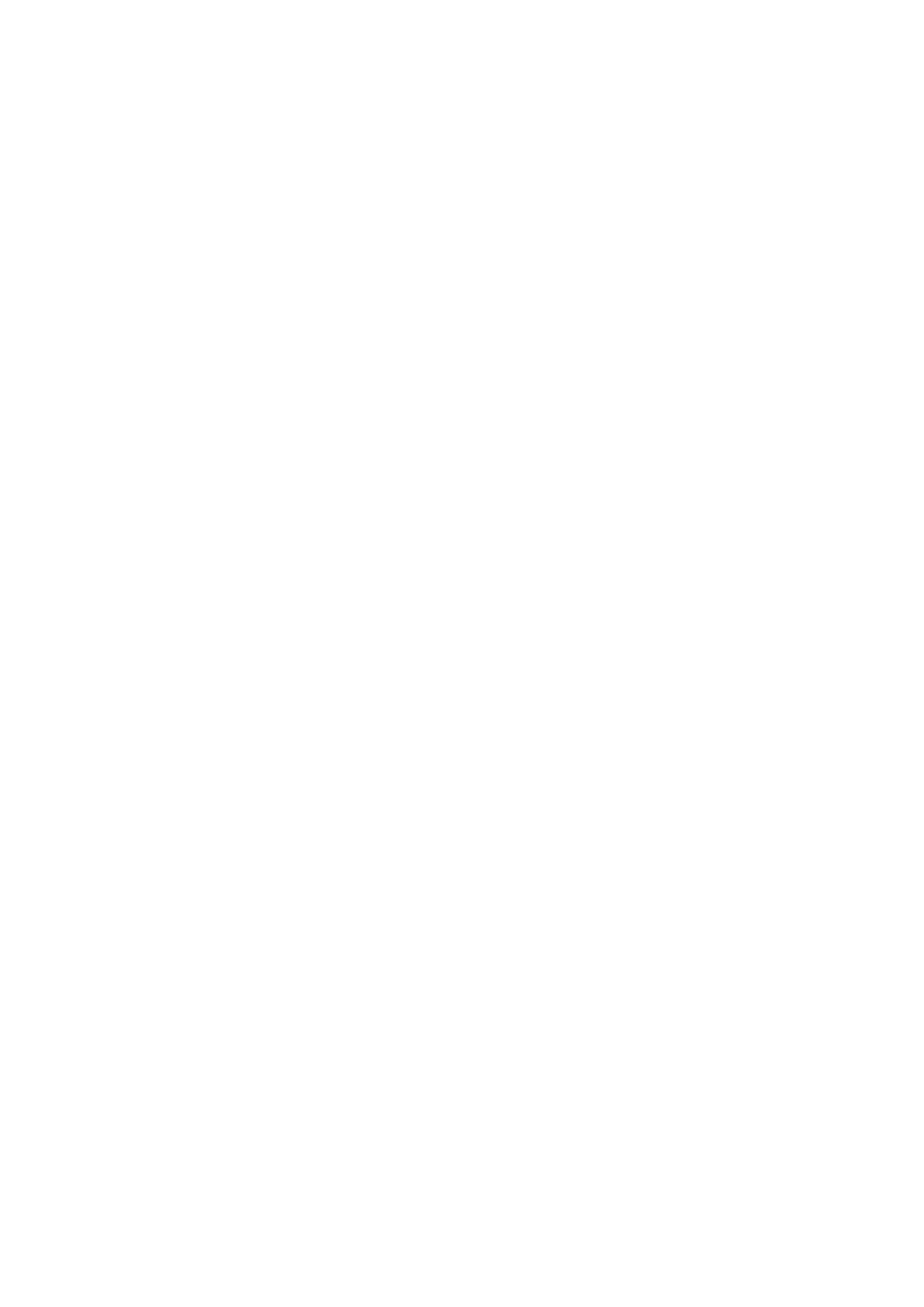# **INTERNATIONAL JOURNAL OF ENERGY AND ENVIRONMENT**

**Official Journal of the International Energy and Environment Foundation**

ISSN 2076-2895 (Print) ISSN 2076-2909 (Online)

Volume 10, Issue 4, 2019

© 2019 International Energy and Environment Foundation. All rights reserved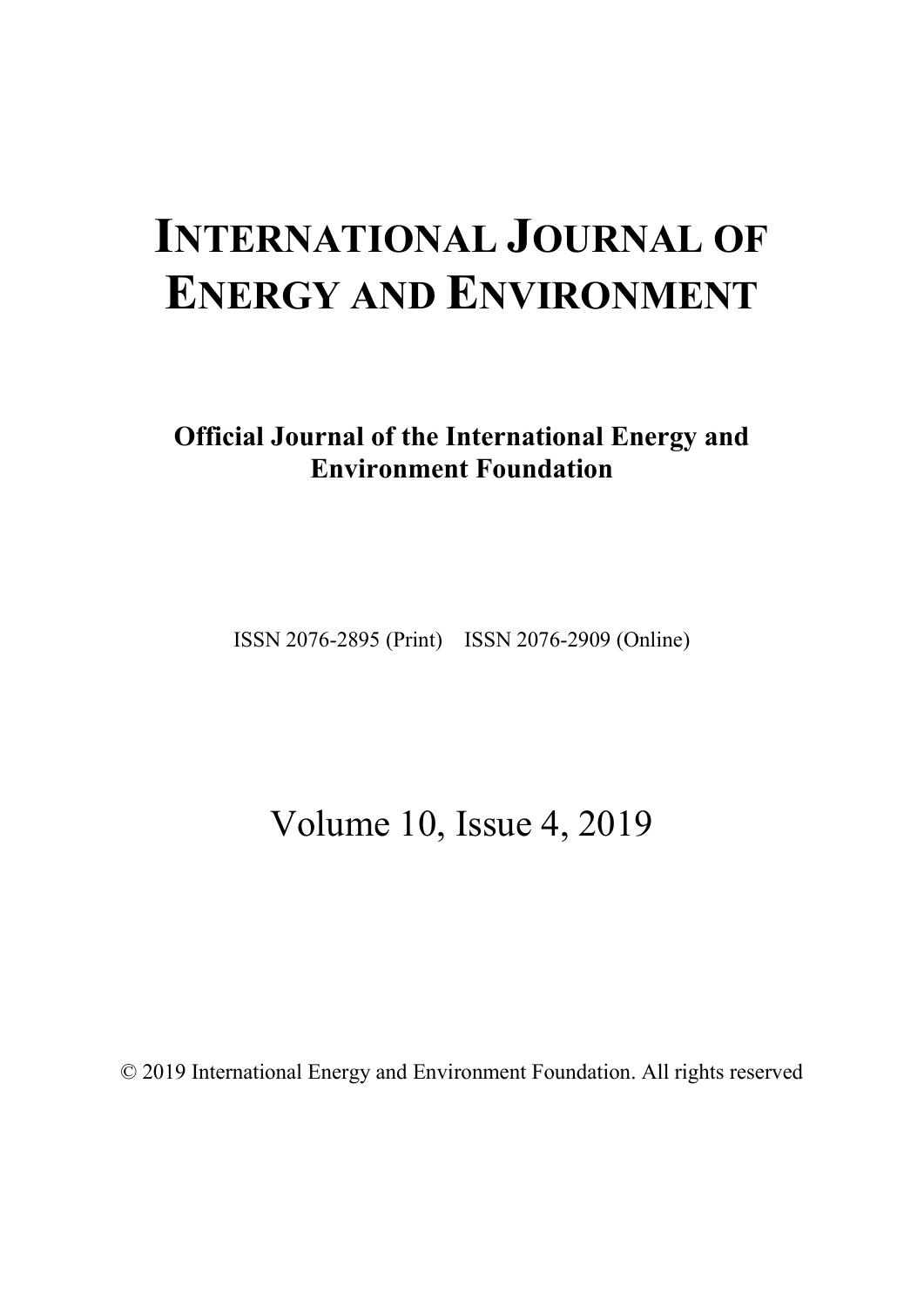### **Aims and Scope**

The International Journal of Energy and Environment (IJEE) is the official journal of the International Energy and Environment Foundation (IEEF). The journal is a multi-disciplinary, peer-reviewed open access journal, covering all areas of energy and environment related fields that apply to the science and engineering communities. The journal enjoys the full support of the IEEF, who provide funds to cover all costs of publication, including the Article Processing Charges for all authors. Therefore the journal is both free to read and free to publish in for everyone. IJEE aims to promote rapid communication and dialogue among researchers, scientists, and engineers working in the areas of energy and environment. The journal provides a focus for activities concerning the development, assessment and management of energy and environment related programs. The emphasis is placed on original research, both analytical and experimental, which is of permanent interest to engineers and scientists, covering all aspects of energy and environment. It is hoped that this journal will prove to be an important factor in raising the standards of discussion, analyses, and evaluations relating to energy and environment programs. All articles with significant research results in the areas of energy and environment and their application are welcome.

*The scope of the journal encompasses the following:*

#### **Energy**

- Fuel cells and their applications.
- Hydrogen energy.
- Photovoltaic technology conversion.
- Solar thermal applications.
- Wind energy.
- Hydro energy.
- Biomass and bioenergy.
- Wave and tide energy.
- Geothermal energy.
- Fuel flexibility and alternatives.
- Micro- and nano-energy systems and technologies.
- Hybrid / integrated energy systems.
- Energy conversion, conservation and management.
- Energy efficient buildings.
- Energy generation and energy storage.
- Energy modelling and prediction.
- Energy and sustainable development.
- Energy efficiency and sustainability inherent in heritage places.
- Fluid mechanics and thermodynamics, including CFD, heat transfer and combustion.
- Smart materials and structures.
- Materials for energy.

#### **Environment**

- Energy and environmental impact.
- Thermal, acoustic, visual, air quality building science and human impacts.
- Eco-design of energy-related products.
- Green electric and electronics.
- Solutions for mitigating environmental impacts and achieving low carbon, sustainable built environments.
- Technologies and integrated systems for high performance buildings and cities.
- Tools for the design and decision-making community, including tested computational, economic, educational and policy tools.
- Environment and sustainable development.
- Quality assurance / control.
- Emissions reduction.
- Waste management.
- Evaluation & management of environmental risk and safety.
- Advanced visualization techniques, virtual environments and prototyping.
- Water-related engineering issues.

#### **A note to authors**

#### *Submission of articles*

Submission of an article implies that the work described has not been published previously (except in the form of an abstract or as part of a published lecture or academic thesis), that it is not under consideration for publication elsewhere, that its publication is approved by all authors and tacitly or explicitly by the responsible authorities where the work was carried out, and that, if accepted, it will not be published elsewhere in the same form, in English or in any other language, including electronically without the written consent of the copyright-holder. The submitting author is responsible for obtaining agreement of all co-authors as well as any sponsors' required consent before submitting a paper. Responsibility for the content of a paper lays on the Authors and not on the Editors or the Publisher. All authors must complete the 'Journal Publishing Agreement' before the article can be published. Authors are encouraged to observe the guidelines in the preparation of their articles for submission to IJEE. Full instructions can be found on the journal homepage (*http://www.IJEE.IEEFoundation.org*).

#### **Your Submitted Article**

- Your article will be peer-reviewed and if accepted will be published very fast.
- Your biography will appear at the end of your article.
- Your article will be published free of charge. The Authors do not pay any kind of publication fees.
- Your article will be published around the world in full color. Free use of color where this enhances the article.
- Your article can be read by potentially millions of readers, which is incomparable to publishing in a traditional subscription journal. All interested readers can read, download, and/or print your article at no cost!
- Your article will obtain more citations.
- Moreover, all articles are indexed by the major indexing media therefore providing the maximum exposure to the articles.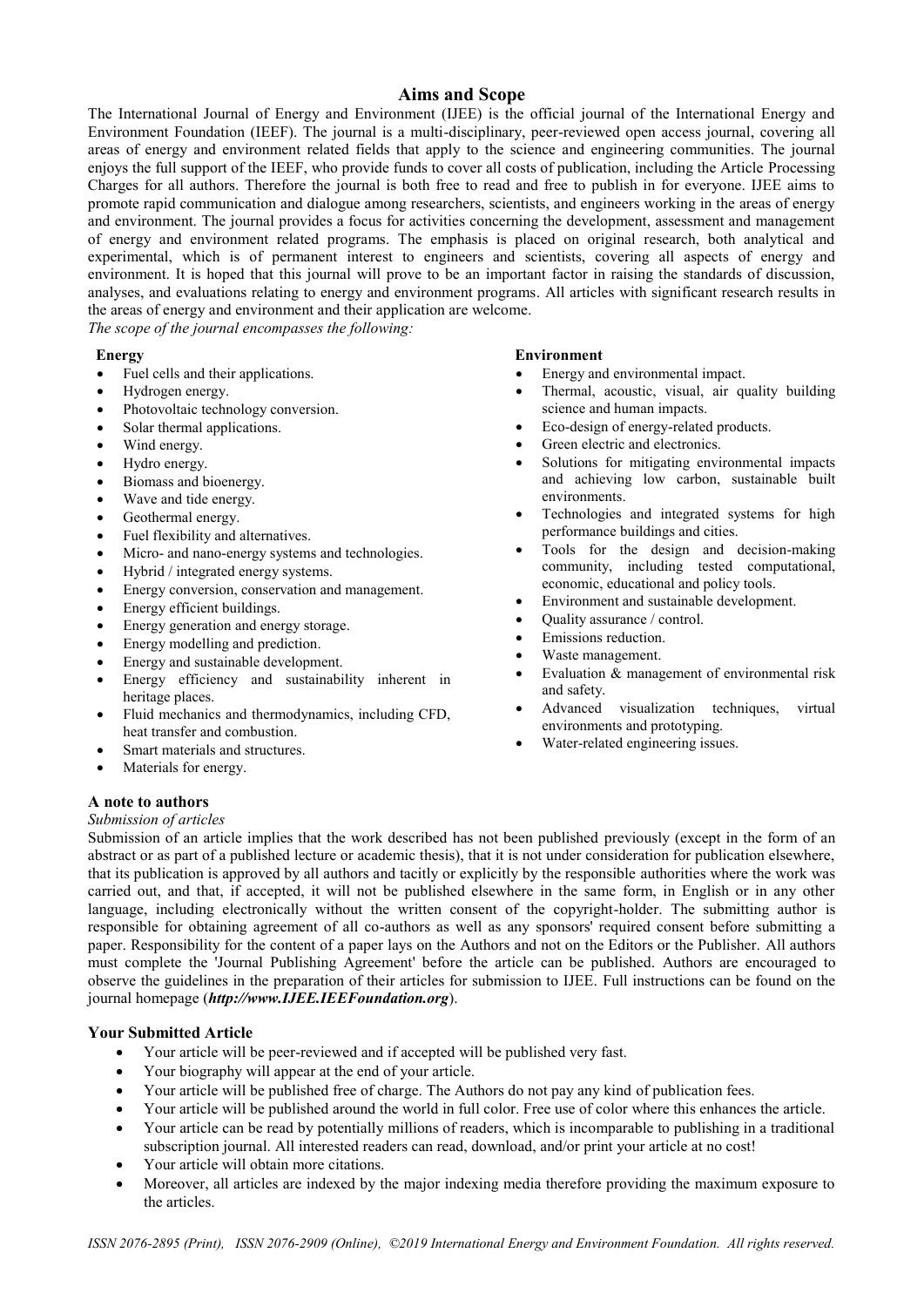# INTERNATIONAL JOURNAL OF ENERGY AND ENVIRONMENT

*Official Journal of the International Energy & Environment Foundation*

*Journal homepage: www.IJEE. IEEFoundation.org*



# **Editor-in-Chief**

**Maher A.R. Sadiq Al-Baghdadi**

*President of the International Energy and Environment Foundation (IEEF), Najaf, P.O.Box. 39, Iraq.*

# **Associate Editors**

# **Hashim R. Abdol Hamid**

*Environment Research Center, International Energy and Environment Foundation (IEEF), Najaf, P.O.Box. 39, Iraq.*

## **Muhannad Al-Waily**

*Applied Mechanics Research Center, International Energy and Environment Foundation (IEEF), Najaf, P.O.Box. 39, Iraq.*

# **Editorial Advisory Board**

#### **Basim Ajeel Abass**

Mechanical Engineering Department, College of Engineering, Babylon University, Babylon, Iraq .

#### **Ramesh K. Agarwal**

Washington University in St. Louis, 1 Brookings Drive, St. Louis, MO 63130, USA

**Hayder Y. Ahmad** MIMechE, CEng, 81 Suffolk Road, Harrow, HA2 7QF, UK.

#### **Kadim Karim Mohsen Ali**

Materials Engineering Department, College of Engineering, University of Thi-Qar, Thi-Qar, Iraq.

#### **Zaman Abud Almalik**

Mechanical Engineering Department, Faculty of Engineering, University of Kufa, Najaf, Iraq .

#### **Mohsin Abdullah A. Al-Shammari**

College of Engineering, University of Baghdad, Baghdad, Iraq.

#### **Amitava Bandyopadhyay**

Department of Chemical Engineering, University of Calcutta, 92, A.P.C.Road, Kolkata 700 009, India.

#### **Angelo Basile**

Institute on Membrane Technology of the Italian National Research Council, ITM-CNR, c/o University of Calabria, via P. Bucci, cubo 17/C, 87030 Rende (CS), Italy.

#### **Wojciech Budzianowski**

Wroclaw University of Technology, ul. Wybrzeze Wyspianskiego 27, 50-370 Wroclaw, Poland.

#### **Jumaa Salman Chiad**

Prosthetic and Orthotic Engineering Department, College of Engineering, Al-Nahrain University, Baghdad, Iraq.

#### **Ahmet Erklig**

University of Gaziantep, Faculty of Engineering, Mechanical Engineering Department, 27310 Gaziantep, **Turkey** 

#### **Evangelos G. Giakoumis**

School of Mechanical Engineering, National Technical University of Athens, 9 Heroon Polytechniou St., Zografou Campus, 15780, Athens, Greece.

#### **Eloy Velasco Gomez**

ETS Ingenieros Industriales, Universidad de Valladolid, Paseo del Cauce, no 59, 47011 Valladolid, Spain.

#### **Abdul Kareem F. Hassan**

College of Engineering, University of Basrah, Basrah, Iraq.

# **Ahmed M. Hasson**

Mechanical Engineering Department, College of Engineering, Al-Nahrain University, Baghdad, Iraq.

#### **Ihsan Y. Hussain**

College of Engineering, University of Baghdad, Baghdad, Iraq.

#### **Mahmud Rasheed Ismail**

Prosthetic and Orthotic Engineering Department, College of Engineering, Al-Nahrain University, Baghdad, Iraq.

#### **Muhsin Jweeg**

Telafer University, College of Engineering, Iraq.

#### **Arunachala Nadar Kannan**

Department of Engineering Technology, TECH 156, Arizona State University, 7001 E Williams Field Rd, Mesa, AZ 85212, U.S.A.

#### **T. Lu**

School of Mechanical and Electrical Engineering, Beisanhuan East Road, Chaoyang District, Beijing 100029, P.R.China.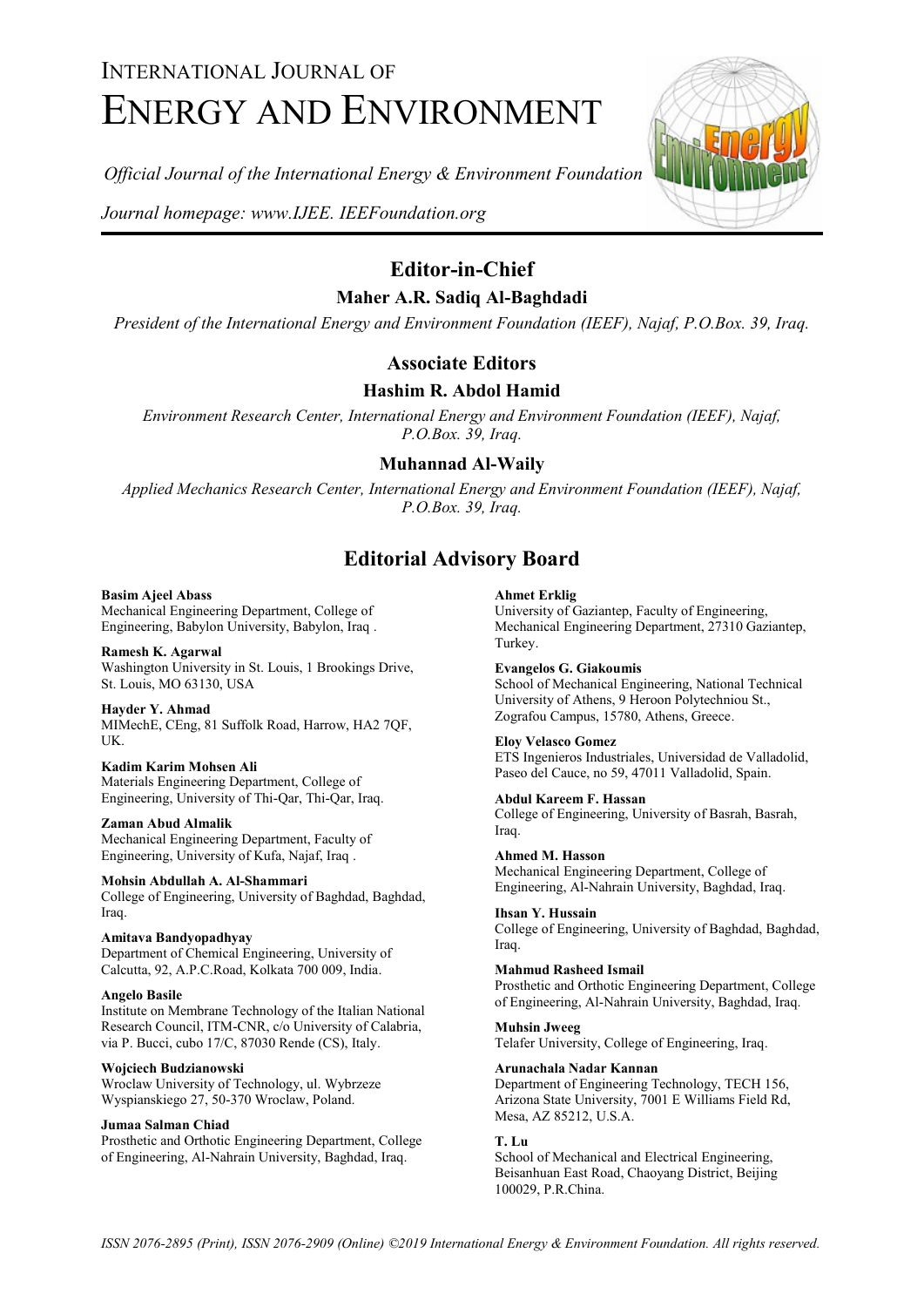#### **A. Mani**

Refrigeration and Air-conditioning Laboratory, Department of Mechanical Engineering, Indian Institute of Technology Madras, Chennai 36, Pincode 600 036, India.

#### **Ameen Ahmed Nassar**

College of Engineering, University of Basrah, Basrah, Iraq.

#### **Meng Ni**

Department of Building and Real Estate, The Hong Kong Polytechnic University, Hung Hom, Kowloon, Hong Kong.

#### **Jawad Kadhim Oleiwi**

Materials Engineering Department, University of Technology, Baghdad, Iraq.

#### **S-J Park**

Department of Chemistry, Inha University, 253 Yonghyun-dong, Nam-gu 402-751, Korea (south).

#### **Andreas Poullikkas**

Electricity Authority of Cyprus, 1399 Nicosia, Cyprus.

#### **Md. Mujibur Rahman**

Department of Mechanical Engineering, College of Engineering, Universiti Tenaga Nasional, Km 7, Jalan Kajang-Puchong, 43009 Kajang, Selangor, Malaysia.

#### **Julien Ramousse**

Polytech'Savoie, Université de Savoie, Campus scientifique, Savoie Technolac, 73376 Le Bourget, du Lac, CEDEX, France.

#### **Teemu Rasanen**

Research Group of Environmental Informatics, Department of Environmental Sciences, University of Kuopio, FI-70211 Kuopio, Finland.

#### **Kadhim Kamil Resan**

College of Engineering, Al-mustansiriyah University, Baghdad, Iraq.

#### **Marc A. Rosen**

University of Ontario Institute of Technology, Faculty of Engineering and Applied Science, 2000 Simcoe Street North, Oshawa, Ontario, L1H 7K4, Canada.

#### **David Michael Rowe**

Cardiff School of Engineering, Queen's Buildings, Newport Road Cardiff CF24 1XF, U.K.

#### **Hisham M. Sabir**

Kingston University, Faculty of Engineering, Friars Avenue, London SW15 3DW, U.K.

#### **Suresh Babu Sadineni**

Center for Energy Research, Department of Mechanical Engineering, Howard R. Hughes College of Engineering, University of Nevada, Las Vegas (UNLV) 89154-4027, U.S.A.

#### **Bidyut Baran Saha**

Department of Mechanical Engineering, National University of Singapore, 9 Engineering Drive 1, 117576, Singapore.

#### **Vicente Salas**

Department of Electronic Technology, Universidad Carlos III de Madrid, Avda. de la Universidad, 30, 28911 Leganes, Madrid, Spain.

#### **Amin U. Sarkar**

School of Business, Alabama A&M University, Normal (Huntsville), AL 35762, U.S.A.

#### **Moinuddin Sarker**

Natural State Research, Inc., 37 Brown House Road (Second Floor), Stamford, CT-06902, USA.

#### **Joop Schoonman**

Department DelftChemTech: Materials for Energy Conversion and Storage, Delft University of Technology, Julianalaan 136, 2628 BL Delft, The Netherlands.

#### **Tomonobu Senjyu**

University of the Ryukyus, Faculty of Engineering, 1 Senbaru Nishihara-cho Nakagami Okinawa 903-0213, Japan.

#### **Jose Ramon Serrano**

Universidad Politécnica de Valencia, CMT-Motores Térmicos, Camino de Vera s/n, 46022 Valencia, Spain.

#### **Haroun A.K. Shahad**

Department of Mechanical Engineering, University of Babylon, Babylon, Iraq

#### **Rajnish N. Sharma**

Department of Mechanical Engineering, University of Auckland, Private Bag 92019, Auckland 1142, New Zealand.

#### **S.A. Sherif**

HVAC Laboratory, Department of Mechanical and Aerospace Engineering, University of Florida, 232 MAE Bldg. B, Gainesville, Florida 32611-6300, U.S.A.

#### **Shailendra Kumar Shukla**

Department of Mechanical Engineering, Institute of Technology, B.H.U., Varanasi-221005, India.

#### **Rayan Slim**

Center for Energy and Processes, Ecole des Mines de Paris, 104 Bobillot Street, 75013 Paris, France.

#### **Laizhou Song**

Department of Environmental and Chemical Engineering, Yanshan University, Qinhuangdao City, Hebei Province, P.R.China.

#### **Adnan Sozen**

Department of Mechanical Education, Gazi University, Technical Education Faculty 06500 Teknikokullar, Ankara Turkey.

#### **Roland Span**

Lehrstuhl für Thermodynamik, Ruhr-University Bochum, D-44780 Bochum, Germany.

#### **Anurag K. Srivastava**

Electrical and Computer Engineering, Mississippi State University, 216 Simrall Hall, Hardy Road, Mississippi State, MS 39762, U.S.A.

#### **Rosetta Steeneveldt**

Research Centre Trondheim, StatoilHydro, Arkitekt Ebbells vei 10, N 7005 Trondheim, Norway.

#### **Athina Stegou-Sagia**

School of Mechanical Engineering, Department of Thermal Engineering, National Technical University of Athens, 9 Iroon Polytechniou Str. Zografou 157 80, Athens, Greece.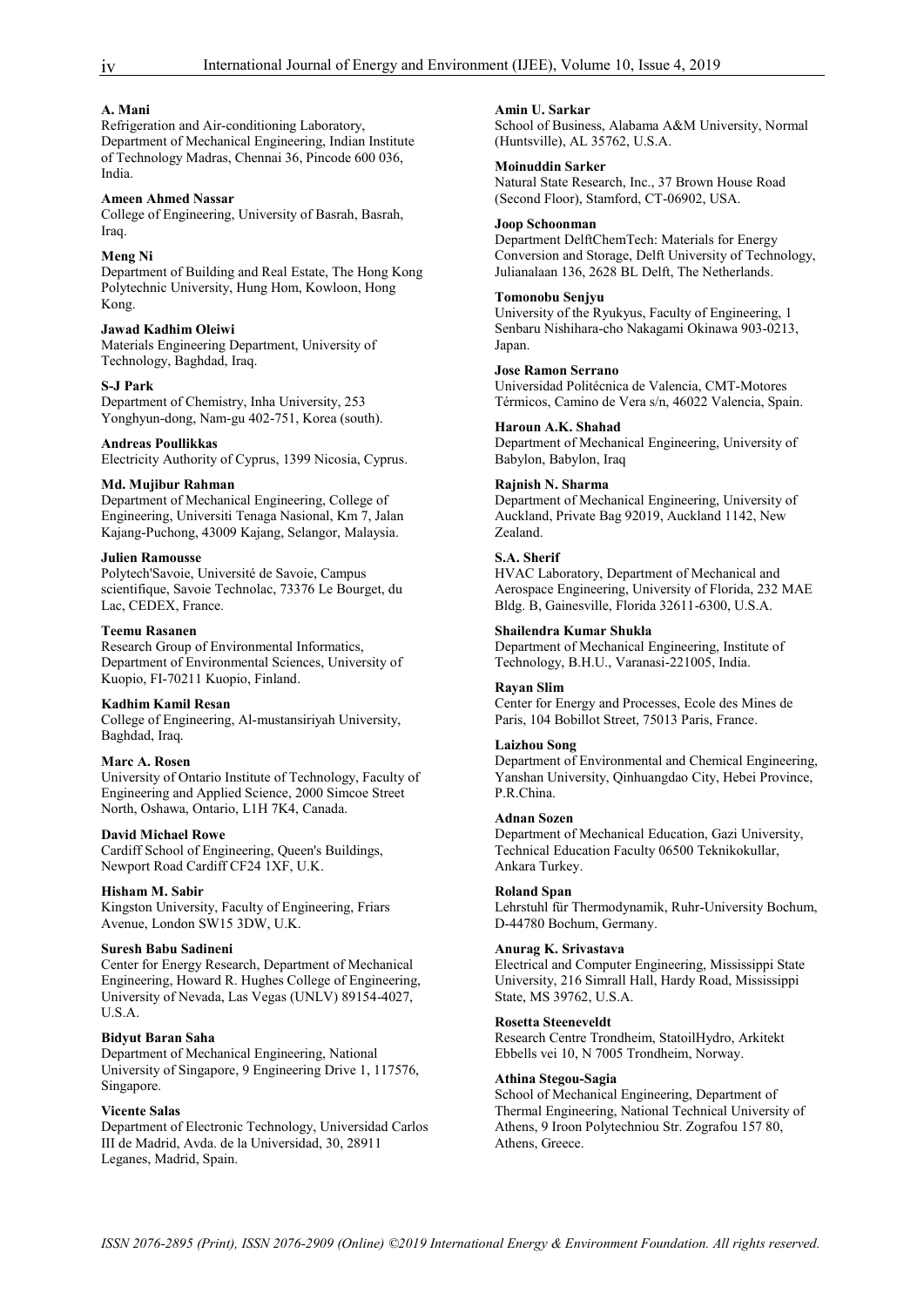#### **Peter Stigson**

School of Sustainable Development of Society and Technology, Mälardalen University, 721 23 Västerås, Sweden.

#### **Anna Stoppato**

Department of Mechanical Engineering, University of Padova, via Venezia, 1-35131 Padova, Italy.

#### **Michael Stoukides**

Department of Chemical Engineering, Aristotle University of Thessaloniki, Thessaloniki 54124, Greece.

#### **Jian-Feng Sun**

College of Food Science and Technology, Agricultural University of Hebei, Baoding City, Hebei Province, 071000 P.R.China.

#### **Stanislaw Szwaja**

Department of Engineering Mechanics, Michigan Technological University, 1400 Townsend Drive, Houghton, MI, 49931, U.S.A.

#### **Ayad Murad Takak**

Mechanical Engineering Department, College of Engineering, Al-Nahrain University, Baghdad, Iraq.

#### **David S-K. Ting**

Mechanical, Automotive & Materials Engineering, University of Windsor, Windsor, Ontario, N9B 3P4, Canada.

#### **G. N. Tiwari**

Centre for Energy Studies, Indian Institute of Technology Delhi, Hauz Khas, New Delhi - 110 016, India.

#### **Bor-Jang Tsai**

Department of Mechanical Engineering, Chung Hua University, No. 707, Sec. 2, Wu Fu Rd., Hsinchu 300, Taiwan.

#### **Athanasios Tsolakis**

School of Mechanical Engineering, University of Birmingham, Edgbaston, Birmingham, B15 2TT, U.K.

#### **Per Tunestal**

Department of Energy Sciences, Lund University, SE-221 00 Lund, Sweden.

#### **Aynur Ucar**

Department of Mechanical Engineering, Firat University, Elazig, Turkey.

#### **Despina Vamvuka**

Department of Mineral Resources Engineering, Technical University of Crete, University Campus, Hania 73100, Crete, Greece.

#### **Virendra Kumar Vijay**

Centre for Rural Development and Technology, Indian Institute of Technology Delhi, Hauz Khas, New Delhi 110016, India.

#### **Roberto Volpe**

Faculty of Engineering and Architecture, Università degli Studi di Enna "Kore" Cittadella Universitaria, 94100 - Enna, Italy.

#### **Shengwei Wang**

Department of Building Services Engineering, The Hong Kong Polytechnic University, Hong Kong.

#### **Yi-Ming Wei**

Center for Energy and Environmental Policy Research (CEEP), Beijing Institute of Technology, No.5 South Zhongguancun Street, Haidian District, Beijing 100081, P.R.China.

#### **Samantha Wijewardane**

Laboratory for Advanced Materials, Science and Technology (LAMSAT), Department of Physics, University of South Florida,4202 E. Fowler Ave., Tampa, FL 33620, USA.

#### **Gwomei Wu**

Chang Gung University, 259 Wen Hua 1st Road, Kweisan, Taoyuan 333, Taiwan.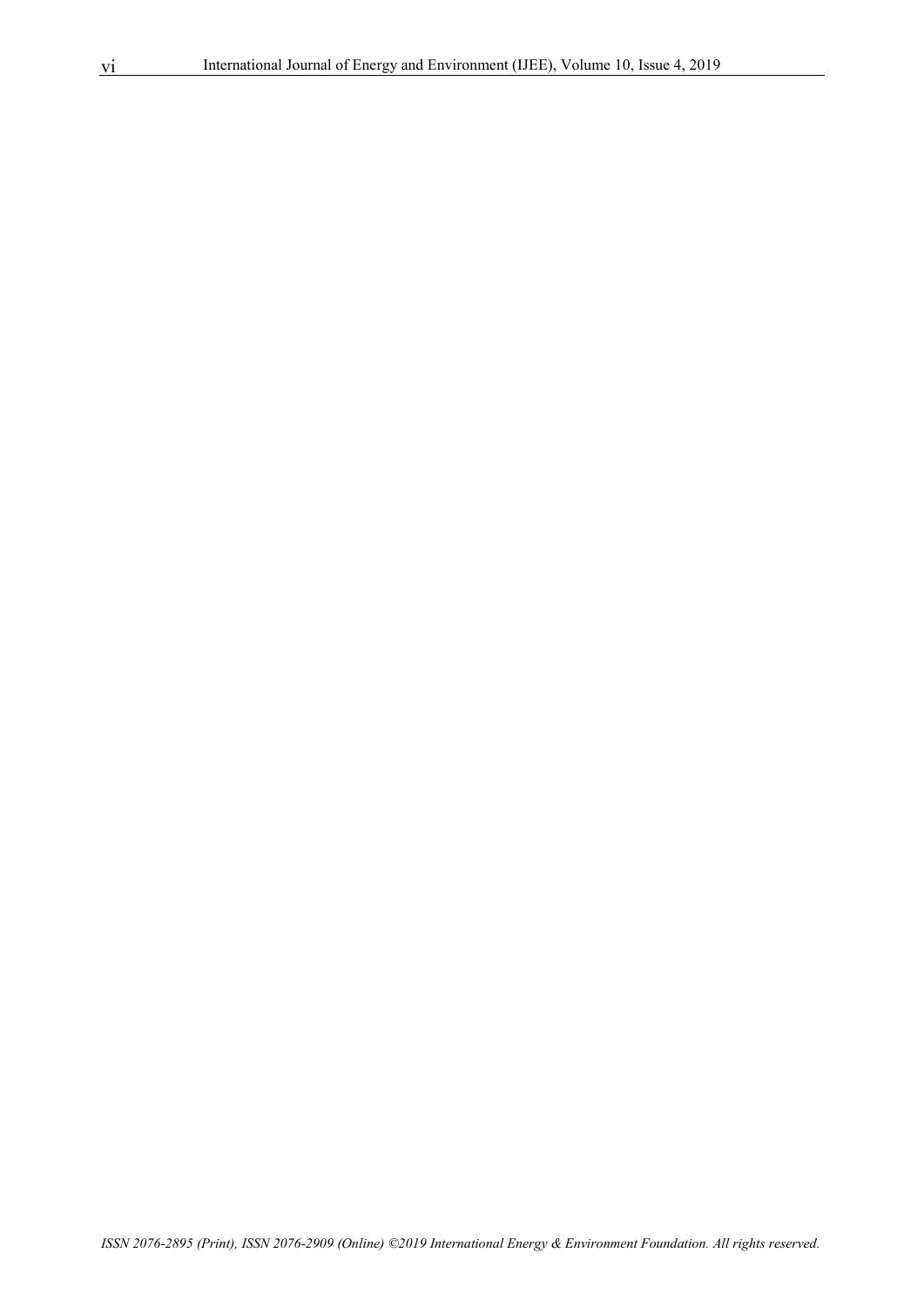| <b>ENERGY AND ENVIRONMENT</b>                                                                                                                                                           |         |
|-----------------------------------------------------------------------------------------------------------------------------------------------------------------------------------------|---------|
| The carbon footprint of the historic centre of the Municipality of Trevignano<br>Romano - Lazio Region, Italy.<br>Adriana SFERRA, Matteo SFORZINI, Alessia D'ANGELO                     | 169-186 |
| Business feasibility analysis of solar power plants in east-sumba energy zone.<br>Budi Yulianto, Syamsul Maarif, Chandra Wijaya, Hartrisari Hardjomidjojo                               | 187-194 |
| <b>APPLIED MECHANICS</b>                                                                                                                                                                |         |
| Improving of artificial hip joint design by studying multiple angles of articulation<br>between femoral head and acetabular liner.<br>Yousuf Jamal Mahboba, Mohsin Abdullah Al-Shammari | 195-210 |
| Stability of FG material micro-pipe conveying fluid.<br>Talib EH. Elaikh, Nada M. Abed                                                                                                  | 211-222 |
| Influence of corrosion on buckling resistance of AISI 304 stainless steel columns.<br>Ahmed A. Ibrahim, Al- Alkawi H. J, Al Nagshabandi A. M. Rachid, Samih K. Al-najjar                | 223-230 |
| Effect of repeated load on life of the PMMA molar denture.<br>Kadhim K. Resan                                                                                                           | 231-236 |

# ANNOUNCEMENTS - IEEF RELEASE

| <b>BOOK: CFD Applications in Energy and Environment Sectors: Volume 1.</b>       |                                |  |  |
|----------------------------------------------------------------------------------|--------------------------------|--|--|
| Editors: Maher A.R. Sadiq Al-Baghdadi and Hashim R. Abdol Hamid                  | $(ISBN 13: 978-1-46623-065-1)$ |  |  |
|                                                                                  |                                |  |  |
| <b>BOOK: Engineering Applications of Computational Fluid Dynamics: Volume 1.</b> |                                |  |  |
| Editor: Maher A.R. Sadiq Al-Baghdadi                                             | $(ISBN 13: 978-1-46623-106-1)$ |  |  |
| <b>BOOK: CFD Modeling in Development of Renewable Energy Applications.</b>       |                                |  |  |
| Editor: Maher A.R. Sadiq Al-Baghdadi                                             | $(ISBN 13: 978-1-46623-131-3)$ |  |  |
|                                                                                  |                                |  |  |
| <b>BOOK: Engineering Applications of Computational Fluid Dynamics: Volume 2.</b> |                                |  |  |
| Editor: Maher A.R. Sadiq Al-Baghdadi                                             | $(ISBN 13: 978-1-47832-935-0)$ |  |  |
|                                                                                  |                                |  |  |
| <b>BOOK: PEM Fuel Cells - Fundamentals, Modeling, and Applications.</b>          |                                |  |  |
| Author: Maher A.R. Sadiq Al-Baghdadi                                             | $(ISBN 13: 978-1-48197-823-1)$ |  |  |
|                                                                                  |                                |  |  |
| <b>BOOK: Alternative Fuels Research Progress.</b>                                |                                |  |  |
| Editor: Maher A.R. Sadiq Al-Baghdadi                                             | (ISBN 13: 978-1-48405-771-1)   |  |  |
| <b>BOOK: Computational Fluid Dynamics Applications in Green Design.</b>          |                                |  |  |
| Editor: Maher A.R. Sadiq Al-Baghdadi                                             | $(ISBN 13: 978-1-49487-575-6)$ |  |  |
|                                                                                  |                                |  |  |
| <b>BOOK: Stress Redistribution in Composite Materials.</b>                       |                                |  |  |
| Author: Luay S. Alansari                                                         | $(ISBN 13: 978-1-49730-742-1)$ |  |  |
|                                                                                  |                                |  |  |